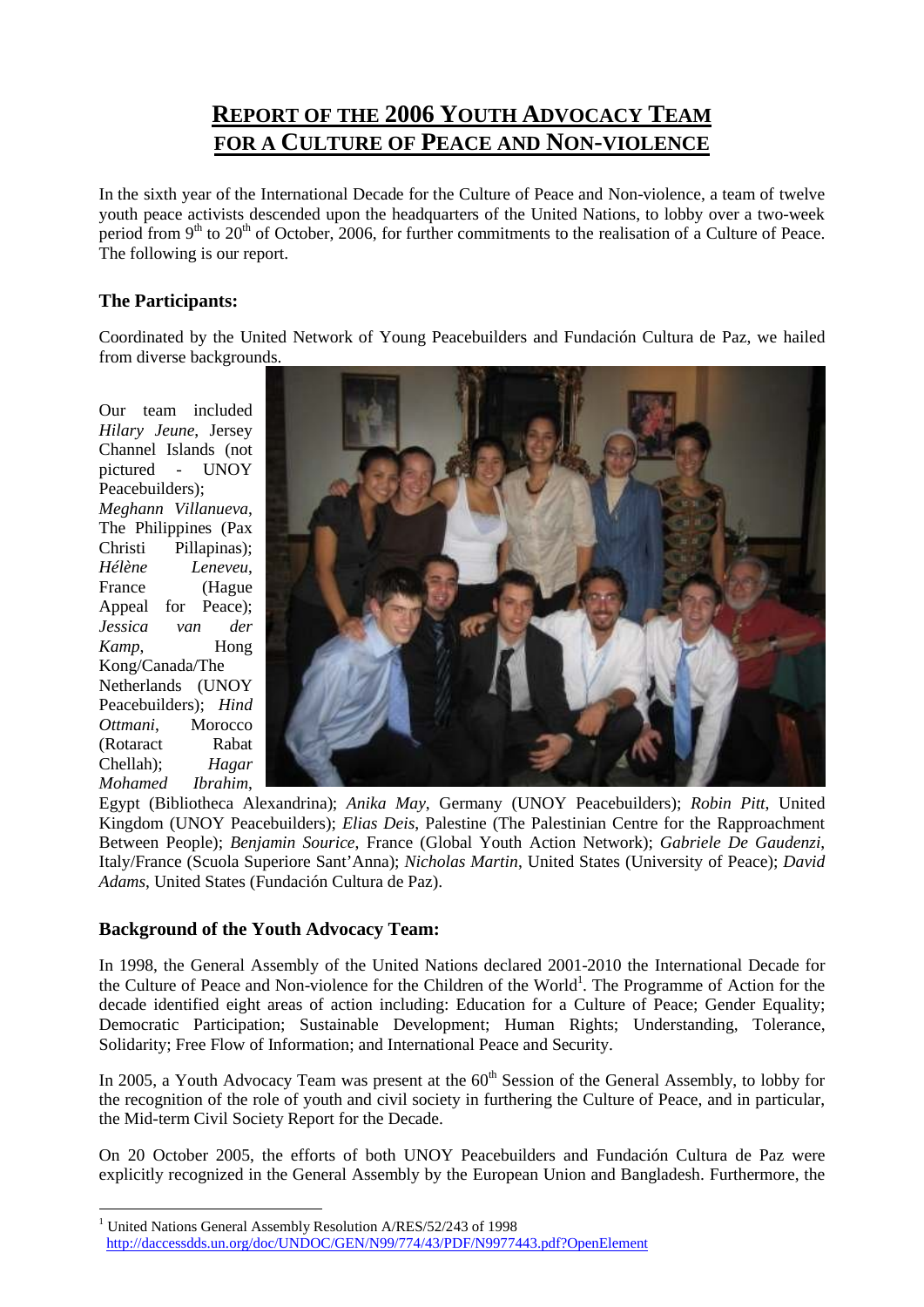annual resolution on the Culture of Peace was passed, with an increase of co-sponsorship from 66 to 104, and at the recommendation of the Youth Advocacy Team, an amendment was included in the resolution that:

"*Commends civil society, including non-governmental organizations and young people, for their activities in further promoting a culture of peace and non-violence, including through their campaign to raise awareness on a culture of peace, and takes note of the progress achieved by more than sever hundred organizations in more than one hundred countries*"<sup>2</sup> .

## **On-going Challenges in the Culture of Peace:**

Although the Youth Advocacy Team succeeded in raising awareness on the Culture of Peace and gaining the recognition of the role of youth and civil society, there remained several challenges for the realisation of the Culture of Peace:

- Only 104 countries have co-sponsored the 2005 resolution, and these do not include any of the European Union or the JUS  $CANZ<sup>3</sup>$  countries.
- Greater transparency and action being taken by institutions and member states of United Nations towards implementing the resolution.
- Insufficient attention and efforts are being put by member states and institutions of the UN into cooperating and implementing the Programme of Action amongst civil society, especially amongst youths and youth organisations.

## **The Proposals of the Youth Advocacy Team in Response to the Perceived Challenges:**

In response to these challenges, we responded this year with the following proposals:

- Greater cooperation between civil society, and member states and the organs of the United Nations, for the Programme of Action for the Culture of Peace, with a particular focus on youth. Furthermore, support from member states and the organs of the United Nations, for the Youth Report for A Culture of Peace, including its recommendations.
- The inclusion of the Culture of Peace as a concept present in the documents and resolution of the United Nations and its institutions, as well as in the national policies of member states.
- The inclusion of the Programme of Action for the Culture of Peace within the programme of the Peacebuilding Commission; and the involvement of civil society and youth within.

#### **The Training – A Self Sustaining, Youth-Led Approach:**

During the first two days, our team received an intensive training in concepts in peace and conflict, the history of the Culture of Peace, as well as in advocacy and lobbying skills. In the philosophy of the youth advocacy team being a self-sustaining and youth-led approach to mobilizing change, the training was led by members of the previous year's advocacy team. Providing additional insight and advice were *Dr*. *David Adams*, from the Decade Office of Fundación Cultura de Paz; *Professor Alicia Cabezudo*, from Educating Cities; and *Malaak Shabazz* of the Malcolm X and Betty Shabazz Memorial and Educational Center.



 *Training by the 2005 Advocacy Team*

Meanwhile, meetings were held with *Under-Secretary-General, Ambassador Anwarul Chowdhury*; and *Shamil Idriss* of the Alliance of Civilizations. These two notable personalities with the United Nations gave insight into the Culture of Peace and the Alliance of Civilizations, and advice on how our youth team could approach the issues we were advocating for.

At the end of the two days, we identified the challenges that we perceived as hindering progress towards the realization of the Culture of Peace; developed several proposals in response to these challenges; and produced a strategy plan for the next two weeks to attain support from those who could implement these

 $\overline{a}$ 

<sup>2</sup> United Nations General Assembly Resolution A/RES/60/3 of 2005

http://daccessdds.un.org/doc/UNDOC/GEN/N05/487/72/PDF/N0548772.pdf?OpenElement

<sup>&</sup>lt;sup>3</sup> The group consisting of Japan, United States, Canada, Australia and New Zealand that often align their positions.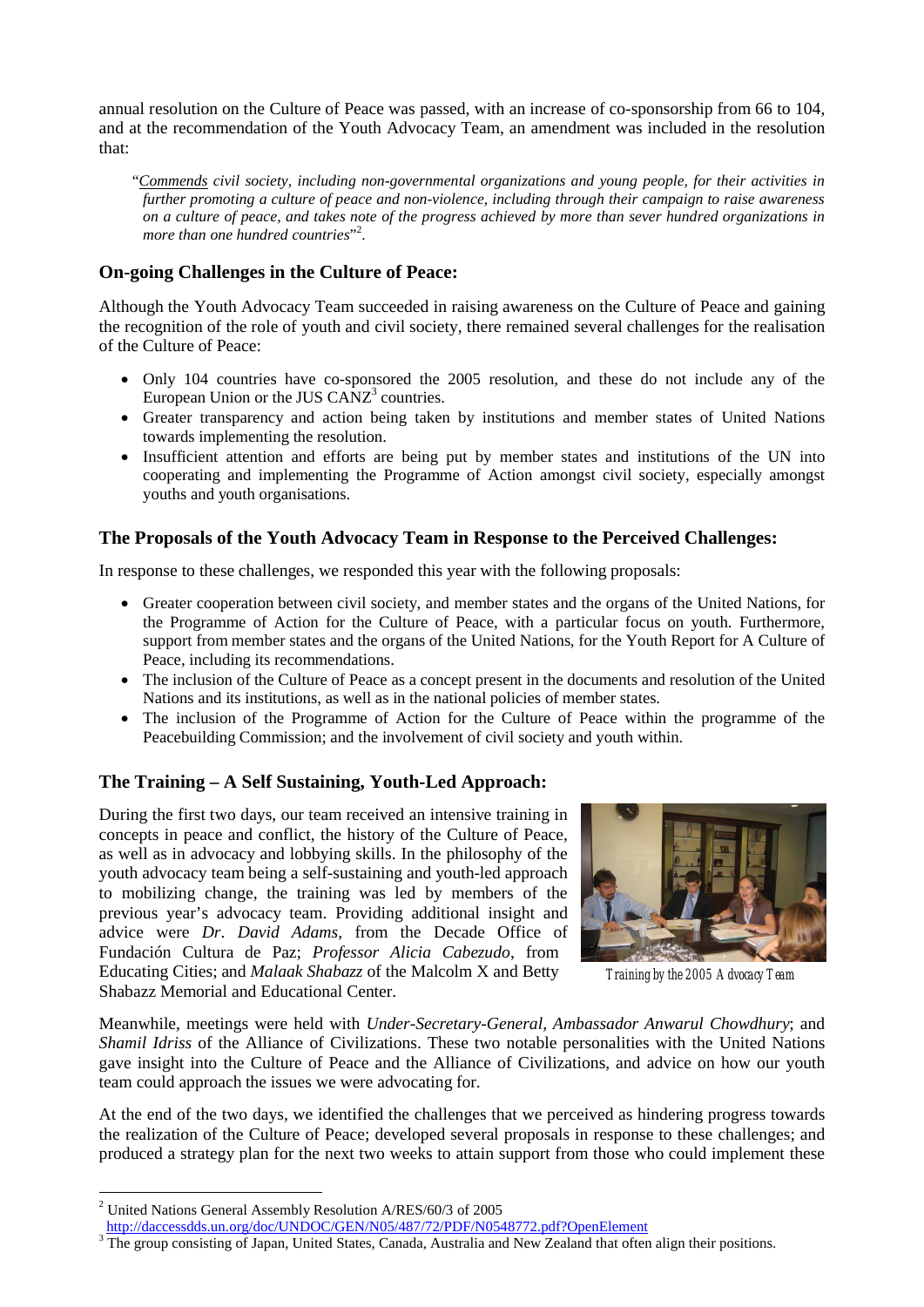proposals.

#### **The Approach of our Youth Advocacy Team:**

The advocacy approach of our Youth Advocacy Team was to meet with the representatives of the Permanent Missions, and actors representing the organs of the United Nation who were working in a field related to the Culture of Peace. In the meetings, our Team sought to:

- Inform about the Culture of Peace and the International Decade
- Present and gain support for the Global Youth Report for the Culture of Peace
- Introduce and gain support for the proposals of the Youth Advocacy Team
- Encourage the co-sponsorship and committed implementation of the 2006 resolution on the Culture of Peace

## **The Two Weeks:**



*Working out of the Vienna Café, the makeshift headquarters of the Youth Advocacy Team*

During the first week, we came across several obstacles to the challenge we had set ourselves. In particular, we had no office to work out of, and there were no additional funds to support our unconventional approach to mobilizing a change<sup>4</sup>. Nevertheless, we found creative ways to skirt the difficulties we faced. Occupying a corner of the Vienna Café in the basement of the UN, our team made use of the free wireless internet access. Furthermore, to make the numerous phone calls that would get us through to an appointment, we also took advantage of the free telephone booths located outside the Committee Rooms.

In the second week, we found ourselves snowballed

with back-to-back appointments. Meanwhile, for those countries that expressed reluctance towards scheduling a meeting, our team strategically positioned ourselves outside the Committee Rooms, to pounce upon the representatives for discussion, as they made their way out of their meetings.



112 Permanent Missions were contacted, and meetings were held with 67 missions, in many cases with the Ambassadors themselves. The countries that were met with included: *Algeria, Andorra, Argentina, Australia, Austria, Bangladesh, Barbados, Belgium, Botswana, Brazil, Bulgaria, Burundi, Canada, Chile, Cuba, Congo (Republic of the), Dominican Republic, Egypt, Ethiopia, Fiji, Finland, France, Gabon, Germany, Greece, Guinea, Guinea Bissau, Haiti, Holy See, Italy, Indonesia, Iran, Iraq, Japan,* 



*Members of the Team Meeting a Representative of the Permanent Mission of Fiji*

 $\overline{a}$ 

*Liechtenstein, Lebanon, Liberia, Luxembourg, Maldives, Mali, Malta, Mauritania, Mauritius, Mexico, Micronesia, Nauru, Nepal, The Netherlands, New Zealand, Niger, Norway, Pakistan, Palestine, The Philippines, Portugal, Romania, San Marino, Senegal, Serbia, Singapore, Slovakia, Spain, St. Vincent and the Grenadines, Trinidad and Tobago, Turkey, United Kingdom,* and *Zambia*.

In addition our the Team met with the Youth Delegates to the General Assembly from *Australia, Germany, Malta, Mexico, The Netherlands,* and *Switzerland*.

In addition, meetings were held

with *Ambassador Anwarul Chowdhury*, the Under-Secretary-General and High Representative for the Least Developed Countries, Landlocked Developing Countries and Small Island Developing States; *Shamil Idriss* of the Alliance of Civilizations; Dominic Bach from the Peacebuilding Commission; *Hélène Gosselin* from UNESCO; *Patience Stevens* from the UNDP Department of Youth Policy and Social





*Members of our Team meeting Shamil Idriss from the Alliance of Civilizations*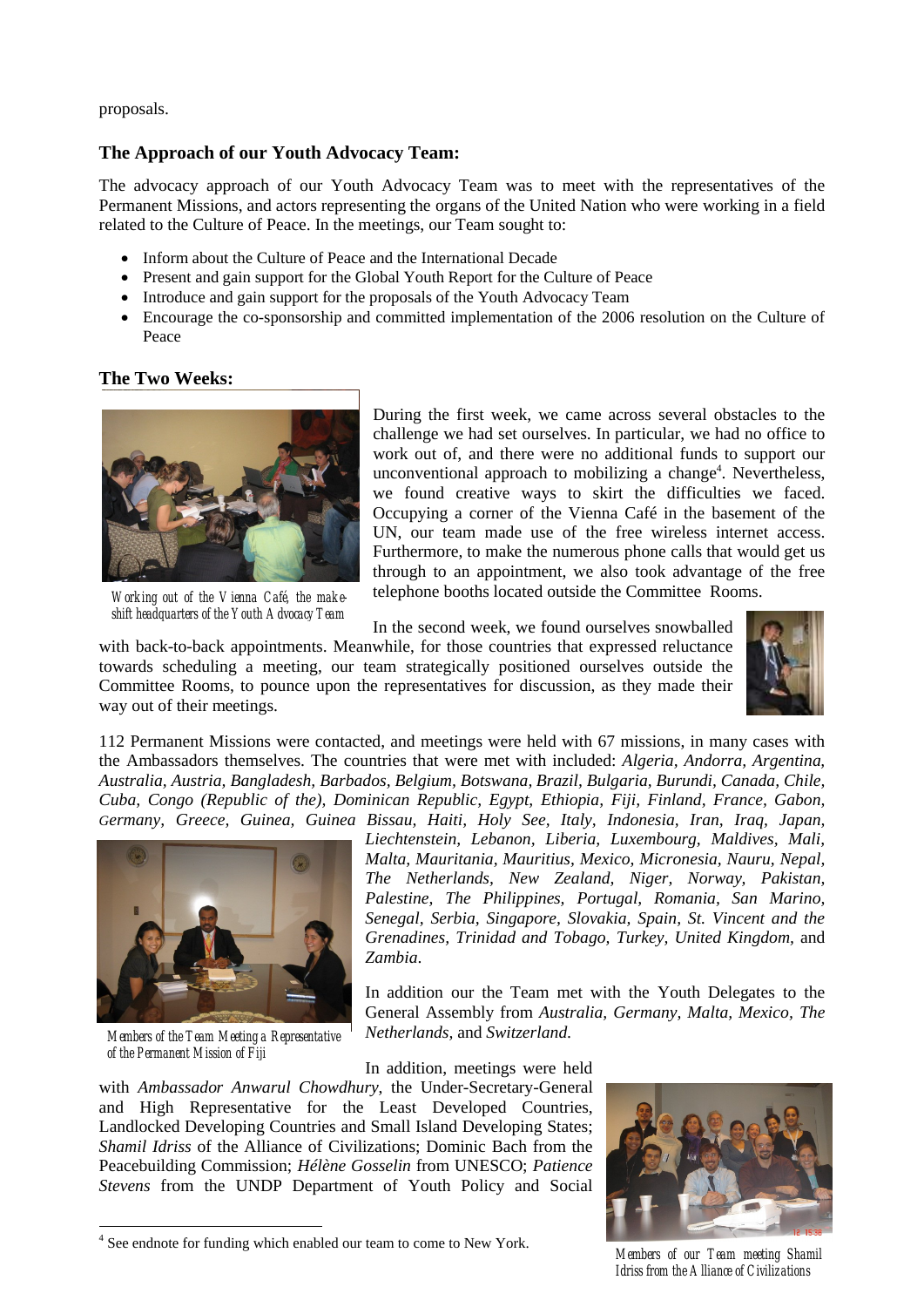Affairs; and *Shahid Husain* from the UNDP Special Unit for South-South Cooperation. Various representatives from the NGO Community were also met with, including *Cora Weiss* from the Hague Appeal for Peace; and members from the Peace Caucus.

As a culmination of the two week, on Thursday October  $19<sup>th</sup>$ , our team held a special event in the Dag Hammarskjold Library Auditorium: "*A Celebration of the Culture of Peace and the Presentation of the 2006 Youth Report for a Culture of Peace*". Aside from the youth who presented their work, the speakers included *Dr. Iftekhar Ahmed Chowdhury*, Ambassador and Permanent Representative of Bangladesh to the United Nations; *Cora Weiss*, President of the Hague Appeal for Peace; and *Malaak Shabazz*, who also spoke on behalf of *Harry Belafonte*. Opening the event was a ten minute piano recital by *Soheil Nasseri*, a Professional Pianist at the Carnegie Hall, while in attendance were several members of the diplomatic corps; staff from the secretariat of the UN; the NGO community at the UN and in New York; as well as members of the general public.

#### **The Results:**

 $\overline{a}$ 

In two weeks, our Youth Advocacy Team succeeded to move the United Nations several steps closer towards their vision of a Culture of Peace.

On November 3rd, 2006, agenda item 44, *The Culture of Peace*, was discussed before the General Assembly. In his speech, the Ambassador and Permanent Representative of Bangladesh, Dr. Iftekhar Ahmed Chowdhury, stated:



*The General Assembly during the debate on the Culture of Peace* 

 "*we wish to express a gratitude to all actors who have contributed to its promotion… We are particularly thankful to the civil society. Those include NGOs and young people. Particular mention in this regard must be made of the young foot-soldiers of Fundación Cultura de Paz*" 5 .

Meanwhile, speaking on behalf of the European Union<sup>6</sup>, Ambassador Klaus Thörnudd of Finland stated that the EU was:

 "*happy to note that civil society has been engaged in actively furthering the objectives for the Culture of Peace and non-violence*", and that "*the role of youth is particularly important in this regard. We hope that youth groups and youth organisations will have a prominent role in all activities related to the Culture of Peace*".

Furthermore, at the suggestion of our Youth Advocacy Team, amendments on including the Culture of Peace in the work of the Peacebuilding Commission, were introduced into the 2006 resolution. Introduced to the preambulatory and operative paragraphs respectively, were:

"*Welcoming the establishment of the Peacebuilding Commission*" (preambulatory),

"*Encourages the Peacebuilding Commission to promote culture of peace and non-violence for children in its activities*" (operative)<sup>7</sup>

Another achievement was that the number of co-sponsorships to the resolution increased from 107 to 114. 7 countries that had previously co-sponsored the resolution, did not this year, co-sponsor it, there were 14 new co-sponsors to the 2006 resolution. They include: *Benin, Botswana, Burundi, Chad, Comoros, Guinea, Honduras, Kyrgyzstan, Libyan Arab Jamahiriya, Portugal, Saint Kitts and Nevis, Samoa, United Arab Emirates,* and *Zimbabwe*.

<sup>5</sup> Chowdhury, Dr., Ambassador. HE., I.A., Speech at the General Assembly of the United Nations, 3 November 2006

<sup>&</sup>lt;sup>6</sup> The acceding countries, Bulgaria and Romania; the candidate countries, Turkey, Croatia and Macedonia; as well as the potential candidate countries of the European Union, Albania, Moldova, Serbia, and Ukraine all aligned themselves with

the statement.<br><sup>7</sup> Last preambulatory paragraph, and operative paragraph 5, General Assembly Resolution A/RES/61/45 of 2006 http://daccessdds.un.org/doc/UNDOC/GEN/N06/601/04/PDF/N0660104.pdf?OpenElement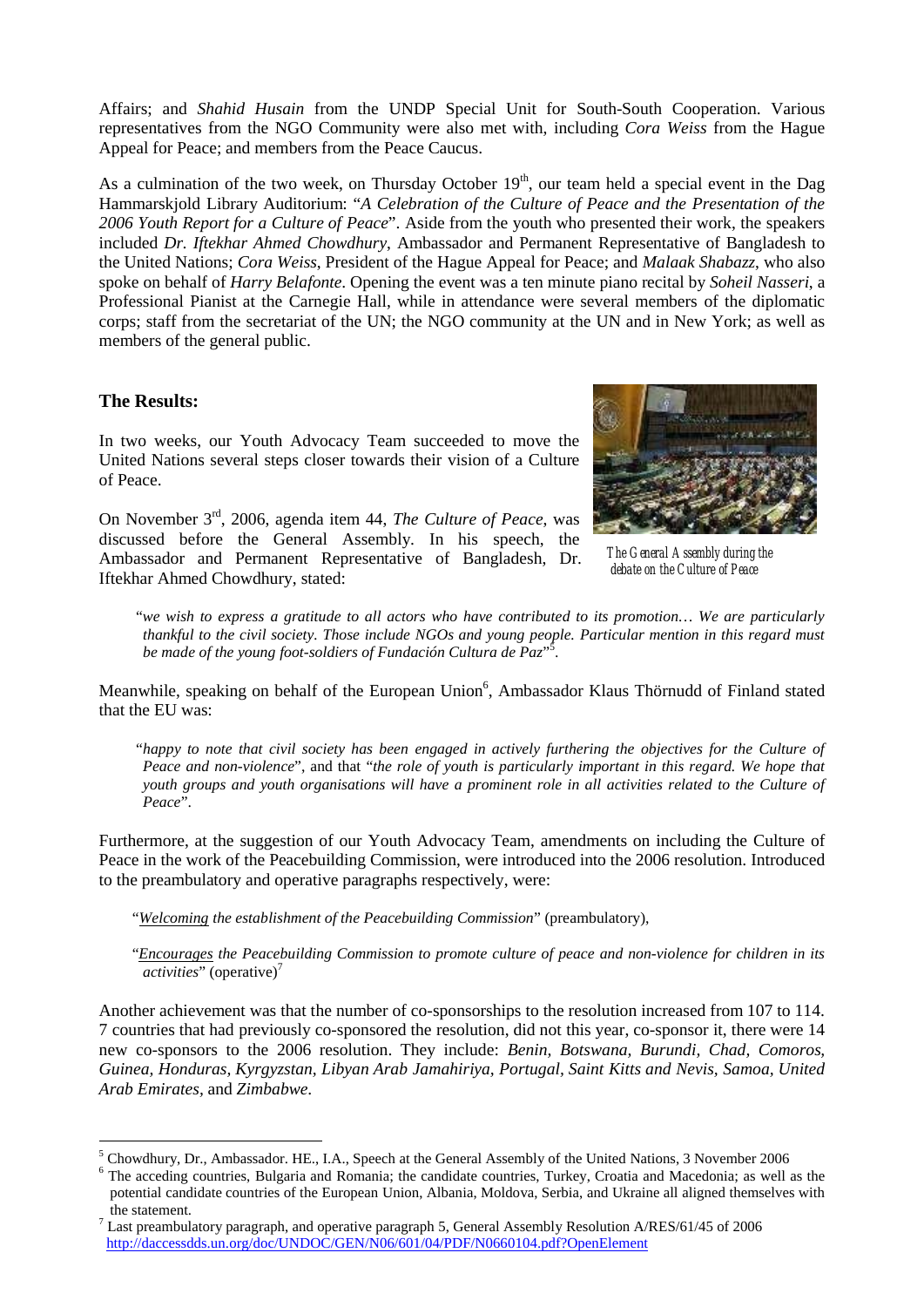Highly significant among this list is Portugal. Not only were they the first and only member of the European Union to co-sponsor, but also their co-sponsorship is a positive sign ahead of their presidency of the EU in the second half of 2007.

Furthermore, it is notable, that *Botswana, Burundi, Guinea,* and *Portugal*, all whom were met this year for the first time, contributed their co-sponsorship. In addition, several countries that the team did not meet, but were in contact with, also contributed their co-sponsorship. These countries include *Benin, Chad, Libyan Arab Jamahiriya, and St. Kitts and Nevis*.

In the weeks following, the Global Youth Report on the Culture of Peace was included in the high-level report of the Alliance of Civilizations that was presented on 13 November 2006, as its first recommendation of for its activities in relation to youth.

The Research Base on Youth for the High Level Group Report states that:

"*Research conducted in the area of the youth for the Alliance of Civilizations initiative has revealed specific kinds of projects that could encourage the empowerment of young people*".

"*For example, a Global Youth Alliance could serve as a mechanism through which youth can contribute to all projects related to youth. Such an organisation could be supported by a Global Youth Solidarity Fund. This initiative could begin with the convening and mobilization of various youth networks and associations to promote dialogue, alliance and a culture of peace*".

"*These organizations have already begun working together to organize meetings that would provide the opportunity for young people of diverse backgrounds to set an agenda for action which they can then present to global leaders to win their support and assistance. In addition, a survey has been conducted identifying 468 youth organizations from 125 countries that could be engaged as partners*" 8 .

In the youth section of the High Level Group Report, the Global Youth Solidarity Fund, that is proposed by the Global Youth Report for the Culture of Peace, is proposed in the form of a Global Youth Alliance:

 "*A Global Youth Alliance should be established as a mechanism through which youth can contribute to the implementation of all of the recommendations set forth in this report (not just those under the 'youth' theme)*".

 "*Supported by a Global Youth Solidarity Fund, this initiative could begin with the convening and mobilization of various youth networks and associations to promote dialogue, alliance and a culture of peace. These organizations have already begun working together to organize meetings that would provide the opportunity for young people of diverse backgrounds to set an agenda for action which they can then present to global leaders to win their support and assistance. In addition, a survey has been conducted identifying 468 youth organizations from 125 countries that could be engaged as implementing partners*" 9 .

In recognition of the work of the Youth Advocacy Team, the President of the Government of Spain, José Luis Rodríguez Zapatero, in his speech, called *"the initiatives of the Alliance of Civilizations… a decisive contribution to the Culture of Peace"*10.

Finally, for the first time the work of the Youth Advocacy Team was taken note of by the media. The special event hosted by our team was included in the Media Alert of the United Nations<sup>11</sup>, while the

 $\overline{a}$ 

<sup>8</sup> Kooros, C., *Research Base for the High-level Group Report – Youth: Summary of research based on commissioned papers*, Alliance of Civilizations ,New York, 13 November 2006, p.11

http://www.unaoc.org/repository/thematic\_youth.pdf <sup>9</sup> *Report of the High-level Group*, Alliance of Civilizations, New York, 13 November 2006, p.36 http://www.unaoc.org/repository/HLG\_Report.pdf

<sup>&</sup>lt;sup>10</sup> Zapetero, President J.L.R., *Speech delivered on the completion of the work by the High-level Group for the Alliance of Civilizations*, Istanbul, 13 November, 2006

http://www.unaoc.org/repository/statement\_zapatero\_ENG.pdf <sup>11</sup> *Special Events*, Media Alert, 19 October 2006

http://www.un.org/media/accreditation/mediaalert.asp?date=19/10/2006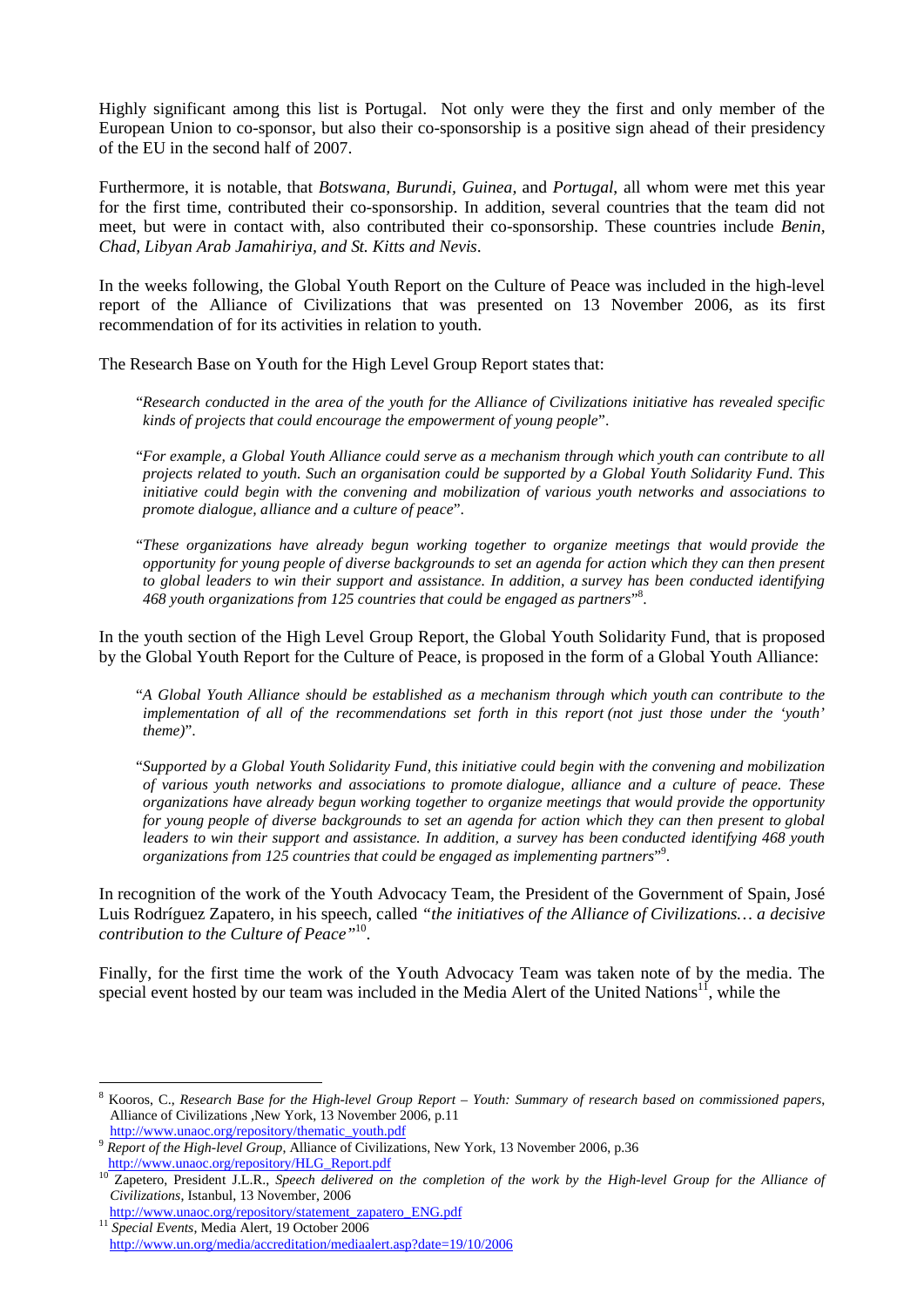efforts of the team were noted by the United Nations official press releases<sup>12</sup>. Furthermore, the press release of the Alliance of Civilizations stated that one of the recommendations of the Alliance is the creation of the Global Youth Solidarity Fund:

"*The Report puts forward a range of concrete proposals in the areas of education, media, youth and migration to build bridges and promote a culture of respect and understanding among Western and Muslim communities, including the creation of a Global Youth Solidarity Fund, to encourage young people to* contribute to the implementation of all of the recommendations set forth in this report"<sup>13</sup>.

Meanwhile, the High-Level Group Report of the Alliance of Civilizations was mentioned by the BBC, and in particular the importance of placing emphasis on the role of youth in diffusing hostilities. The High-Level Group Report, which makes mention of the Global Youth Report on the Culture of Peace, was included on a BBC News website that reported the outcome of the Report of the Alliance of civilizations $14$ .

#### **Evaluation and the Next Steps in the Global Movement for a Culture of Peace:**

Prior to our two weeks of advocacy, the dreams and commitment of the members of our team towards the Culture of Peace had been met with skepticism. Donors were reluctant to give money, and diplomats dismissed the project "overly-ambitious". Nevertheless, this "overly-ambitious" project succeeded to move what others had dismissed as an immovable bureaucratic institution, towards a vision that was overtaken by other priorities.

Convinced that it was within the capacity of the member states of the United Nations and its various organs, to strengthen efforts to create a Culture of Peace, our determination as youth kept the momentum going of the Global Movement for the Culture of Peace. The role of youth and civil society remained recognized as integral to the realization of the Culture of Peace, and the promotion of the Culture of Peace has been furthered by encouraging the Peacebuilding Commission to promote the Culture of Peace.

However, as the Ambassador of Bangladesh stated in his speech to the General Assembly on 3<sup>rd</sup> November 2006, "we still have a long way to go a much remains to be done"15 for the Culture of Peace. It remains that many countries, particularly the European Union minus Portugal and the JUS CANZ countries, have not indicated their support for the Culture of Peace by co-sponsoring the resolution. Furthermore, as it is a General Assembly Resolution, the implementation of the Programme of Action for the Culture of Peace is not binding. There is therefore no means to ensure that countries and organs of the United Nations, in particular, UNESCO, and indeed now the Peacebuilding Commission, will include the Programme of Action for the Culture of Peace in their activities, and strive for the Culture of Peace.

It is now up to others who share the same vision, to pick up from the precedents set in place by the Youth Advocacy Teams of 2005 and 2006, to continue advancing the Global Movement for a Culture of Peace.

#### **For Further Information**

For further information please contact the Youth Advocacy Team at advocacy@unoy.org or at mail@decade-culture-of-peace.org . Or please visit: http://decade-culture-of-peace.org or www.unoy.org

http://www.unric.org/Italian\_Section/Attualita/YOUTH\_ADVOCACY\_TEAM\_PER\_UNA\_CULTURA\_DI\_PACE\_AL\_QUAR TIER\_GENERALE\_DELL'ONU%0D%0A.html

 $\overline{a}$ <sup>12</sup> *Youth Advocacy Team per una Cultura di Pace al Quartier Generale dell'ONU*, United Nations Regional Informational Centre for Western Europe, 27 October 2007,

<sup>13</sup> *Politics, not religion, at the heart of a growing Muslim-West divide, new report argues*, Press Release, Alliance of Civilizations, Istanbul, 13 November 2006, p.2

http://www.unaoc.org/repository/report\_press\_release.pdf<br><sup>14</sup> BBC News Online, *Call to Bridge West Muslim Divide*, 13 November 2006<br>http://news.bbc.co.uk/2/hi/europe/6142308.stm

<sup>&</sup>lt;sup>15</sup> Chowdhury, Ambassador, Dr. HE. I.A., *op.cit*.